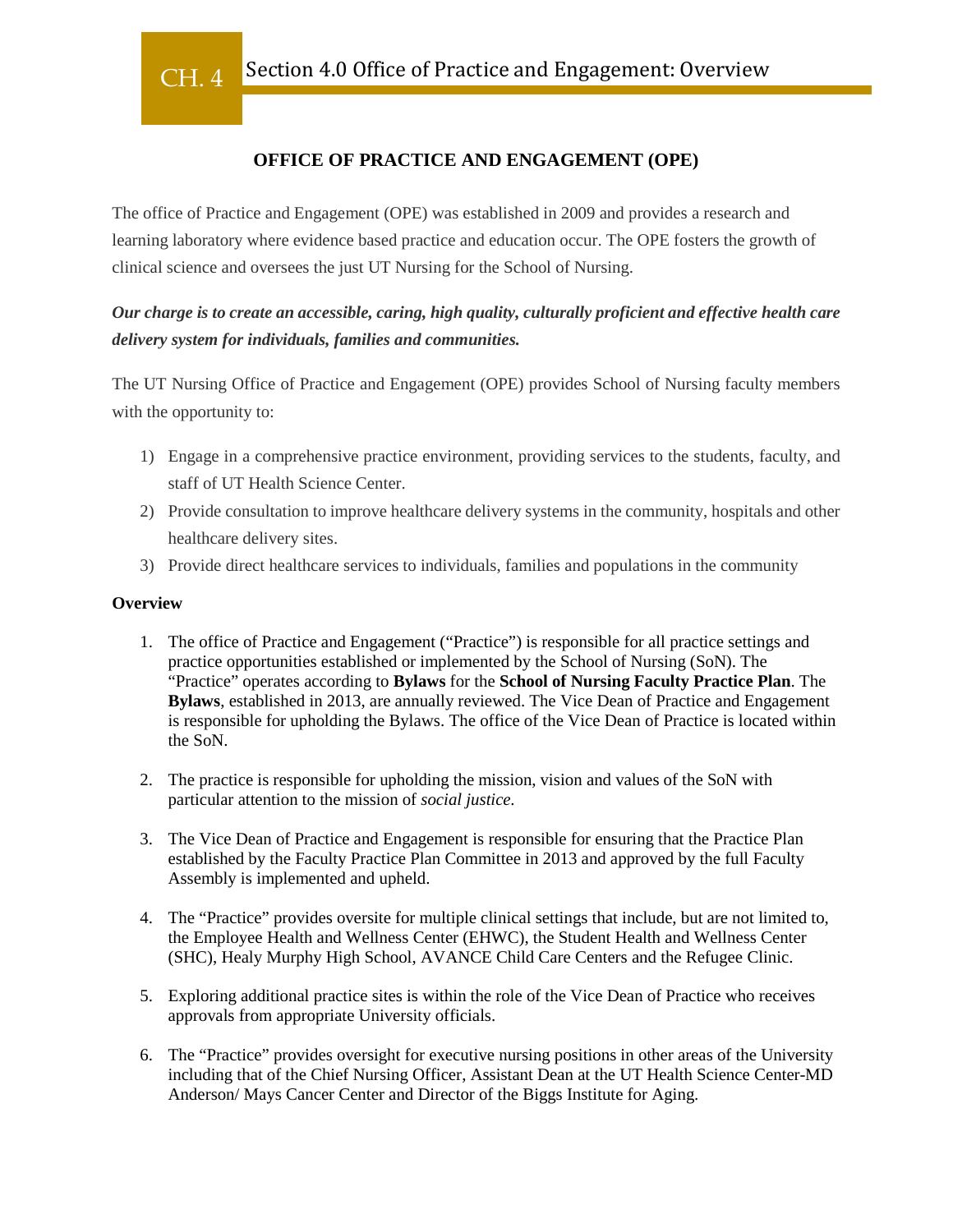

- 7. The "Practice" provides oversight for the Department of Life Ling Learning, which supports accessible continuing education and is an accredited provider of continuing nursing education by the American Nurses Credentialing Center's commission of Accreditation.
- 8. In an effort to support the "Practice", the University provides the infrastructure that enables the SoN practicing faculty to comply with statutory obligations, memoranda of agreement and contracts. These infrastructure services include but are not limited to:
	- a. Legal Compliance
	- b. Credentialing
	- c. Physician collaboration
	- d. Billing
	- e. EPIC (electronic health record)
- 9. The "Practice" provides opportunities for faculty to work outside of the academic setting in roles that closely meet their area of nursing expertise. The "Practice" ensures that all contracts and memoranda of agreement are in place with agencies and community partners that will be engaging the services of practicing faculty. Examples include but are not limited to:
	- a. Data analysis at University Hospital
	- b. Lactation consultation at University hospital
	- c. Chart reviews for the city of San Antonio (Fetal Infant Mortality Review/ FIMR)
	- d. Consultation for program development at the Mays Cancer Center
	- e. Community Assessment

#### **Office of Practice and Engagement Functions**

The OPE supports the "Practice" by working closely with faculty to identify opportunities for practice and to prepare the individual faculty members for the requirements of the practice. The process of credentialing begins in the OPE as well as reporting of time spent in practice. The OPE bills for the hours each faculty member practices at their respective clinical site. Revenues are submitted to the "Practice" for distribution per the approved Faculty Practice Plan.

#### **Office of Practice and Engagement Organization**

The Vice Dean of Practice and Engagement reports directly to the Dean of the School of Nursing. Communication channels exist between the Vice Dean of Practice and Engagement and the other Vice, Associate Deans and Directors. The Dean, Vice Deans and Associate Deans meet regularly in an effort to ensure that the vision and mission of the school is integrated into research, education, clinical practice and community engagement. OPE consists of the Vice Dean, the Assistant Dean of the Mays Cancer Center, the Wellness Coordinator, Budget Analyst, Administrative Assistant, Manager of Lifelong learning, Clinic Manager.

### **Philosophy**

The purpose of the Nursing Faculty Practice Plan and the OPE is to promote excellence in teaching, research, clinical service and healthcare administration by working with faculty to keep them engaged in their area of expertise. Maintaining clinical, research or administrative proficiency, and national certification, when applicable, is an expectation of all SoN faculty. The "Practice" provides faculty the